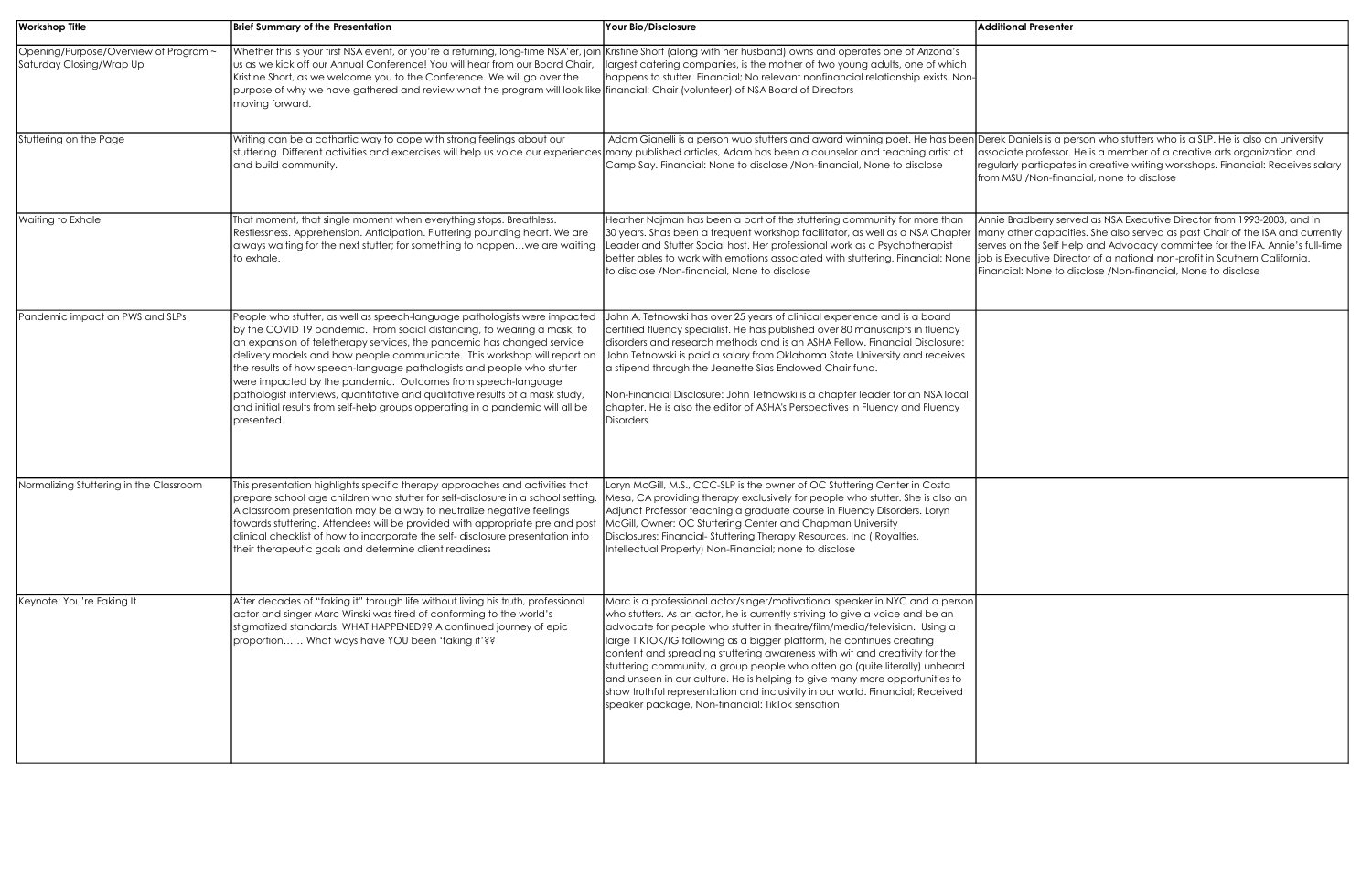| <b>Happily Stuttering At School</b>                              | This session will discuss integrating qualifications for fluency in school-based<br>services/ therapy techniques and Social Emotional Learning (SEL) to improve<br>a student who stutters' attitude toward communication, to deal effectively<br>with everyday personal and social challenges.                                                                                                                                                                                                                                                                                                          | Jii Barton has been a SLP for 22 years. She has worked in both public and<br>private schools and as a University clinical supervisor is several states. She<br>works for Atlanta Public Schools and owns a small private practice. Financial:<br>have NO relevant financial relationship(s) to disclose.<br>Non-financial: I have a relevant nonfinancial relationship(s) to disclose.<br>· GSHA Schools Committee Chair<br>• ASHA State Educational Advocacy Leader (SEAL)- Georgia<br>• ASHA Committee Of Ambassador SLP member GA |                                                         |
|------------------------------------------------------------------|---------------------------------------------------------------------------------------------------------------------------------------------------------------------------------------------------------------------------------------------------------------------------------------------------------------------------------------------------------------------------------------------------------------------------------------------------------------------------------------------------------------------------------------------------------------------------------------------------------|--------------------------------------------------------------------------------------------------------------------------------------------------------------------------------------------------------------------------------------------------------------------------------------------------------------------------------------------------------------------------------------------------------------------------------------------------------------------------------------------------------------------------------------|---------------------------------------------------------|
| Covert Stuttering: Deep Cover                                    | We will look at how stigma and abelism often is often behind covert<br>stuttering. When hiding stuttering becomes larger than actual stuttering, you<br>may want to explore ways to change.                                                                                                                                                                                                                                                                                                                                                                                                             | Charley Adams is a Ph.D. SLP and is a university professor who teaches a<br>graduate course on stuttering. He has been his local NSA CL for 21 years. He<br>serves on the NSA Board and faciliated numerous workshops. Charley Adams<br>has no financial or non-financial relationship related to the consent of this<br>presentation.                                                                                                                                                                                               | Pamel<br>stutteri<br>Work"<br>Mertz  <br>preser         |
| Career Exploration For Teens Who Stutter                         | This workshop will help teens sharpen interview skills, disclosure, and how to<br>successfully communicate with work colleagues, self advocacy, and how to<br>succesfully navigate with little experience, and being succesful in your first.<br>The We Stutter @ Work team is presenting this session.                                                                                                                                                                                                                                                                                                 | John Ontiveros is a person who stutters who once let stuttering impact his self<br>esteem and self limiting beliefs. The NSA has helped him to find acceptance<br>and workplace success. He is now passionate about helping other people<br>who stutter find courage and confidence. Financial: None to disclose /Non-<br>financial, serves as NSA Chapter Leader                                                                                                                                                                    |                                                         |
| Can you hold space for me too? At home,<br>at school and at work | we all deserve safe-spaces; to show-up as we are, with openness and ease.<br>This presentation will consider the costs and benefits of creating safe-space -<br>where all of us are able to able to be our best.                                                                                                                                                                                                                                                                                                                                                                                        | Uri Schneider, M.A. CCC - SLP is the creator and podcast host at Transcending<br>Stuttering; co-founder and leader at Schneider Speech; and faculty at the<br>University of California, Riverside School of Medicine. Disclosure<br>Uri Schneider has the following relevant financial relationships to disclose: co-<br>director of Schneider Speech, creator of Transcending Stuttering, faculty at<br>School of Medicine, University of California Riverside.<br>Uri Schneider has no nonfinancial relationships to disclose.     | Jennif<br>persor<br>speec<br>Sarasc<br>Stutter<br>Leade |
| Self-Advocating In the Workplace For PWS                         | The workplace can be a confusing environment to navigate as a person who<br>stutters. Do you withdraw in meetings? Need help finding the courage to<br>make "work friends"? Confused about how to receive support and<br>understanding from your boss? Do you want guidance on how to ask for<br>accommodations in the workplace? If you answered yes to any of these<br>questions, you'll want to join this workshop! Come and hear from seasoned<br>professionals on how they navigate the workplace, and learn actionable tips<br>that you can use to ensure the best outcome in your own work life. | John Ontiveros is a person who stutters who once let stuttering impact his self<br>esteem and self limiting beliefs. The NSA has helped him to find acceptance<br>and workplace success. He is now passionate about helping other people<br>who stutter find courage and confidence. Financial: None to disclose /Non-<br><b>I</b> financial. None to disclose                                                                                                                                                                       | Cathe<br>comm<br>of dire<br>disclos                     |
| Family Support for a Child Who Stutters                          | One size fits all doesn't work with a child who stutters. Come hear what has<br>worked for our family as we have navigated this stuttering journey through<br>early childhood into the teen yearsand maybe even learn a few tips!                                                                                                                                                                                                                                                                                                                                                                       | Kelly is a mom of two boys. Her oldest, Evan is a person who stutters and her<br>family has been attending the NSA conferences since 2017. Kelly is a Teacher<br>of Students with Visual Impairments and just recently received graduate<br>degree in Special Education/Visual Impairment. Financial: None to disclose<br>/Non-financial, None to disclose                                                                                                                                                                           |                                                         |

la Mertz stutters and has been an active member of the global ring community. She was the visionary behind the NSA "We Stutter  $@$ program. She is passionate about helping women who stutter. Pamela has no financial or non-financial related to the content pf the ntation.

fer Scharf, M.A. CCC-SLP is a speech-language pathologist and a n who stutters. Jen is the founder of Speech Works SRQ. a private ch and stuttering therapyr Leader for the Adult and Family chapters in ota, FL and a cohort member and moderator for Transcending ring. Financial: None to disclose /Non-financial, serves as NSA Chapter er.

erine Moroney is a rocket scientist". She has been active in the stuttering nunity for years: is on several NSA committees and is also on the board ectors for the Canadian Stuttering Association. Financial: None to se /Non-financial, None to disclose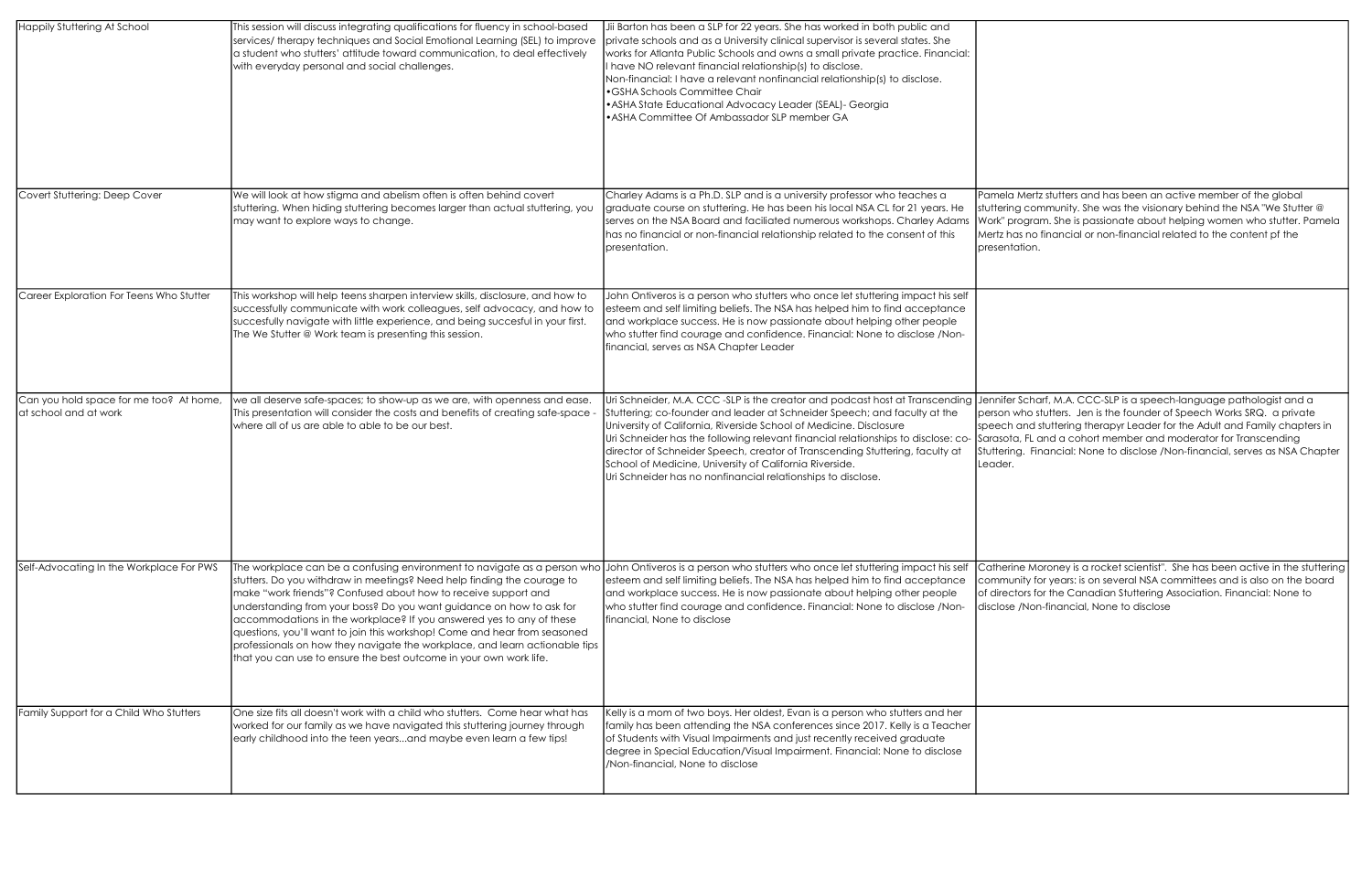| Cultivating Care, Community and<br><b>Connection</b>               | This workshop will focus on how can people who stuter find the best clinician<br>for their needs and goals. This session will highlight strategies for listening to<br>clients, as well as how to overcome communication barriers.                                                                                       | Dominique Kennedy is passionate about helping you learn what's needed to<br>build lasting connections in both our personal and professional lives. Her<br>expertise help us to reframe challengs into opportunities, and help<br>professionals lean in to the power of intentionality Financial: Author of 5 books<br>on communication<br>receives royalties from the sale of books<br>Owner of a trade/service mark for printed publications and educational<br>services<br>roles of ownership, teaching and speaking<br>Non-financial: No non-financial relationships to disclose                                                                                                                                                                                                                                                                     |                                                      |
|--------------------------------------------------------------------|--------------------------------------------------------------------------------------------------------------------------------------------------------------------------------------------------------------------------------------------------------------------------------------------------------------------------|---------------------------------------------------------------------------------------------------------------------------------------------------------------------------------------------------------------------------------------------------------------------------------------------------------------------------------------------------------------------------------------------------------------------------------------------------------------------------------------------------------------------------------------------------------------------------------------------------------------------------------------------------------------------------------------------------------------------------------------------------------------------------------------------------------------------------------------------------------|------------------------------------------------------|
| Keeping Track of Stuttering in Daily Life                          | We will use the story of Moses as a launchpad to discuss how we can<br>integrate our faith with our stuttering and see if our faith can help us better<br>cope with stuttering. We will also discuss what we can gain from stuttering in<br>the context of faith.                                                        | Xiaofan Lei is a PhD Candidate in Speech Language Hearing Sciences at the<br>University of Minnesota - Twin Cities. She is a recipient of the 2021 NSA<br>research award on stuttering in daily life. She once felt trapped by stuttering.<br>The journey of self-acceptance is a difficult one for her but nevertheless<br>beautiful. Financial: None to disclose /Non-financial, None to disclose                                                                                                                                                                                                                                                                                                                                                                                                                                                     | Chunr<br>$U.S.$ in<br>confer<br>year w<br>to disc    |
| Care less about stuttering one revolution at<br>a time             | Join us to dig deep into why we care so much about stuttering. We know that<br>self-acceptance is golden, and there is a lot to gain from stuttering. However<br>making peace with stuttering takes more than sweeping our emotions under<br>the rug in order to live freely.                                            | Xiaofan Lei is a PhD Candidate in Speech Language Hearing Sciences at the Chunr<br>University of Minnesota - Twin Cities. She is a recipient of the 2021 NSA<br>research award on stuttering in daily life. She once felt trapped by stuttering.<br>The journey of self-acceptance is a difficult one for her but nevertheless<br>beautiful. Financial: None to disclose /Non-financial, None to disclose                                                                                                                                                                                                                                                                                                                                                                                                                                               | U.S. in<br>confer<br>year w<br>to disc               |
| What Tweens/Teens Should know About<br>Speech Therapy              | Brandon and John worked together 25 years ago and recently reconnected.<br>They talked about "what worked" and "what didn't". This intereactive workshop<br>will help kids and teens as they progress on their jouney.                                                                                                   | John A. Tetnowski has over 25 years of clinical experience and is a board<br>certified fluency specialist. He has published over 80 manuscripts in fluency<br>disorders and research methods and is an ASHA Fellow. He is a past recipient<br>of NSA's SLP of the Year, Academic of the Year, and was a co-leader of a<br>Chapter of the Year.(Disclosures listed above)                                                                                                                                                                                                                                                                                                                                                                                                                                                                                | <b>Brand</b><br>He rec<br>teena<br>on his<br>disclos |
| Supporting Communities Within Our<br>Community: A BIPOC Think Tank | Stuttering should be seen through different communitiy lenses. We will explore<br>cultural differences to help decrease barriers that may prevent all PWS to<br>access support and resources.                                                                                                                            | Angela Medina, Ph.D., CCC-SLP is an assistant professor in the<br>Communication Sciences and Disorders Graduate Program at Florida<br>International University. Her research focuses on the experiences of<br>Hispanic/Latino/Latinx adults who stutter and mindfulness as a mental health<br>resource. Dr. Medina is co-director of the CSD Mindfulness Research Lab at<br>FIU and serves as Research Chair and Miami Chapter Leader of the National<br>Stuttering Association. She is a member of SIGs 4 and 14. Financial Disclosures:<br>Angela Medina is a paid faculty member at Florida International University.<br>She makes monthly financial contributions to the NSA.<br>Non-financial Disclosures: Angela Medina is Research Chair and Secretary of<br>the NSA Board of Directors. She is co-chapter leader of the NSA's Miami<br>Chapter. |                                                      |
| Stuttering in the Workplace: A Legal<br>Overview                   | We will review employment laws that offer some protection to employees<br>and job applicants who stutter. We'll look at federal law and how some<br>states, like California offer greater protections. And we will review a recent<br>court case that awarded monetary compensation to a person being<br>mocked at work. | Ilya Filmus has been stuttering since the age of three. Ilya has been an<br>attorney for almost 15 years, and is the founder and partner of Infinity Law<br>Group LLP. One of Ilya's areas of expertise is employment law, including<br>litigating wage and hour, harassment, and retaliation cases in the<br>employment context on behalf of individuals and companies throughout<br>California. Financial: None to disclose /Non-financial, serves as NSA Legal<br>Counsel                                                                                                                                                                                                                                                                                                                                                                            |                                                      |

ming Cao is a software engineer living in the Bay Area. He came to the 12014, has been active in Stutter Social, and has attended the NSA erence since 2019. He organized weekly stuttering self-help events for 1+ when he was in China. Financial: None to disclose /Non-financial, None close

ming Cao is a software engineer living in the Bay Area. He came to the  $\overline{1}$  2014, has been active in Stutter Social, and has attended the NSA  $\overline{1}$ erence since 2019. He organized weekly stuttering self-help events for 1+ when he was in China. Financial: None to disclose /Non-financial, None close

lon Kilgour is a 39 year old PWS, working as sound/recording engineer ceived speech therapy as a teenager and recently reached out to his age speech therapist. He still stutters, remembers the impact of therapy ilife, and is is more accepting of stuttering as he ages.Financial: None to se /Non-financial, None to disclose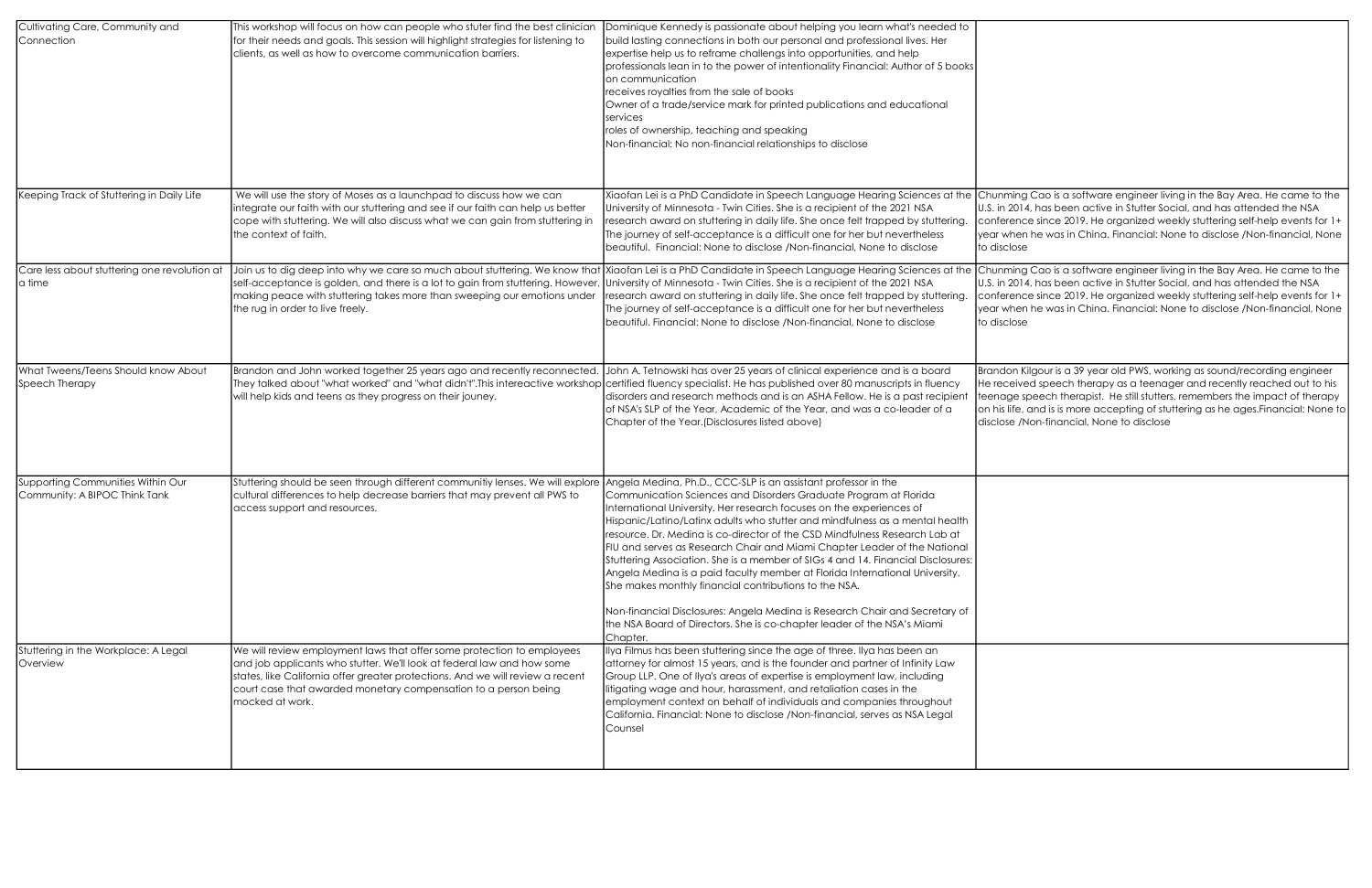| Stuttering and Intersectional Stigma                  | Intersectionality is a concept used to discuss the impact that multiple<br>stigmatized identities have on an person. PWS who are multiply marginalized<br>have unique experiences, thst offer important complexity to the diverse<br>experience of stuttering. Panelists will share their experiences with<br>insectionality.                                                                                                                                      | Tiffani (she/her pronouns) is a person who stutters and a Speech-Language<br>Pathologist. Her area of specialty is the assessment and treatment of children<br>and adults who stutter. Tiffani is actively involved in the NSA, being the<br>founder and leader of the the NSA Seattle Family Chapter. Tiffani Kittilstved:<br>No financial disclosures. Personal disclosure: I am a multiply marginalized<br>person who stutters myself and will share my personal experiences alongside<br>the other panelists who are also multiply marginalized PWS. |                                                                |
|-------------------------------------------------------|--------------------------------------------------------------------------------------------------------------------------------------------------------------------------------------------------------------------------------------------------------------------------------------------------------------------------------------------------------------------------------------------------------------------------------------------------------------------|----------------------------------------------------------------------------------------------------------------------------------------------------------------------------------------------------------------------------------------------------------------------------------------------------------------------------------------------------------------------------------------------------------------------------------------------------------------------------------------------------------------------------------------------------------|----------------------------------------------------------------|
| Stutter Proudly Through Art                           | Art can be a powerful way to communicate, educate, inspire, self-empower,<br>and de-stigmatize. During this presentation, the presenter will discuss how<br>they utilize artistic expression and creativity to self and societal stigma around [Financial: None to disclose /Non-financial, None to disclose<br>stuttering.                                                                                                                                        | Mark Baer is a stutterer and speech-language therapist, whose passion lies in<br>utilizing creativity and art to reduce self and societal stigma around stuttering.                                                                                                                                                                                                                                                                                                                                                                                      |                                                                |
| How to Practice Self-Acceptance and Self-<br>Advocacy | We will present practical tools for self-acceptance - different ways to deal<br>with thoughts and feelings, strategies like CBT, ACT, mindfulness and more, to<br>provide SLPs and PWS tools to help with self-acceptance and self advocacy.                                                                                                                                                                                                                       | Uri Schneider, M.A. CCC -SLP is the creator and host of Transcending<br>Stuttering; co-founder and leader at Schneider Speech; and faculty at the<br>University of California, Riverside School of Medicine. (Disclosures listed<br>above)                                                                                                                                                                                                                                                                                                               | <b>Jennif</b><br>persor<br>speec<br>Sarasc<br>Stutter<br>Leade |
| Keynote: Morgan Lott                                  | After making the 30 minute documentary "thisistuttering" and premiering it at<br>the NSA Conference in 2013, Morgan Lott had no idea that this project would<br>take him on a journey far deeper and more difficult than he could have<br>imagined, and not in the way you would expect. Now, 9 years later, he is<br>here is share that story, lessons he has learned, and what it looks like to be a<br>person that stutters while navigating the film industry. | Morgan Lott is a creative at heart. Founding production company Mane Co<br>in 2017, he has worked with and led teams working with brands such as Nike,<br>Lululemon, Apple, and Verizon as well as co-directing Emmy® Nominated<br>documentary "Into the Spotlight." Morgan's films have explored many topics,<br>most notably his own stutter in a documentary called "thisisstuttering."<br>Financial; Received Speaker Package Non-financial: None to Disclose                                                                                        |                                                                |
| Interviewing For People Who Stutter                   | In this workshop we will provide some valuable advice and best practices for<br>how to successfully interview as a person who stutters. We will discuss<br>disclosure, when and how to do it, and how to reframe stuttering as a<br>strength rather than a disadvantage.                                                                                                                                                                                           | John Ontiveros is a person who stutters who once let stuttering impact his self<br>esteem and self limiting beliefs. The NSA has helped him to find acceptance<br>and workplace success. He is now passionate about helping other people<br>who stutter find courage and confidence. Financial: None to disclose /Non-<br>financial, serves as NSA Chapter Leader                                                                                                                                                                                        |                                                                |
| Parents: How to Help Without Hindering                | This interactive workshop for parents with assist them in empowering their<br>child who stutters to become their biggest advocate for themselves. Parents<br>will use what they learn in this workshop to support and foster independence,<br>not rescue during challenging communication situations.                                                                                                                                                              | Loryn McGill, M.S., CCC-SLP is the owner of OC Stuttering Center in Costa<br>Mesa, CA providing therapy exclusively for people who stutter and at<br>Chapman University she is an Adjunct Professor and teaches the graduate<br>course in Fluency Disorders. Loryn McGill, Owner: OC Stuttering Center and<br><b>Chapman University Disclosures:</b><br>Financial-Stuttering Therapy Resources, Inc (Royalties, Intellectual Property)                                                                                                                   | Nora A<br>who st<br>people<br>disclos                          |
| From Victim to Survivor: The Process of<br>Change     | This workshop will introduce and explain the concept of stages of change.<br>There are defined stages individuals go through to effect changes. Learning<br>about those stages can be very helpful in understanding what may be<br>holding us back from making meaningful changes in our lives. We will discuss<br>victimhood to survivor and maybe even thriver.                                                                                                  | Lee Reeves is a retired veterinarian and a person who stutters. He has been<br>actively involved with self-help and support for individuals and families<br>affected by stuttering for over 40 years. He is currently serving as the public<br>member for SLP on the ASHA Council for Clinical Competence. Financial;<br>None to disclose Non-financial: None to Disclose                                                                                                                                                                                |                                                                |

fer Scharf, M.A. CCC-SLP is a speech-language pathologist and a n who stutters. Jen is the founder of Speech Works SRQ. a private ch and stuttering therapyr Leader for the Adult and Family chapters in ota, FL and a cohort member and moderator for Transcending ring. Financial: None to disclose /Non-financial, serves as NSA Chapter er.

A. O'Connor, LCSW is a licensed clinical social worker and a person who stutters. Nora facilitates counseling groups in her private practice for people who stutter. Financial: None to disclose /Non-financial, none to  $se.$